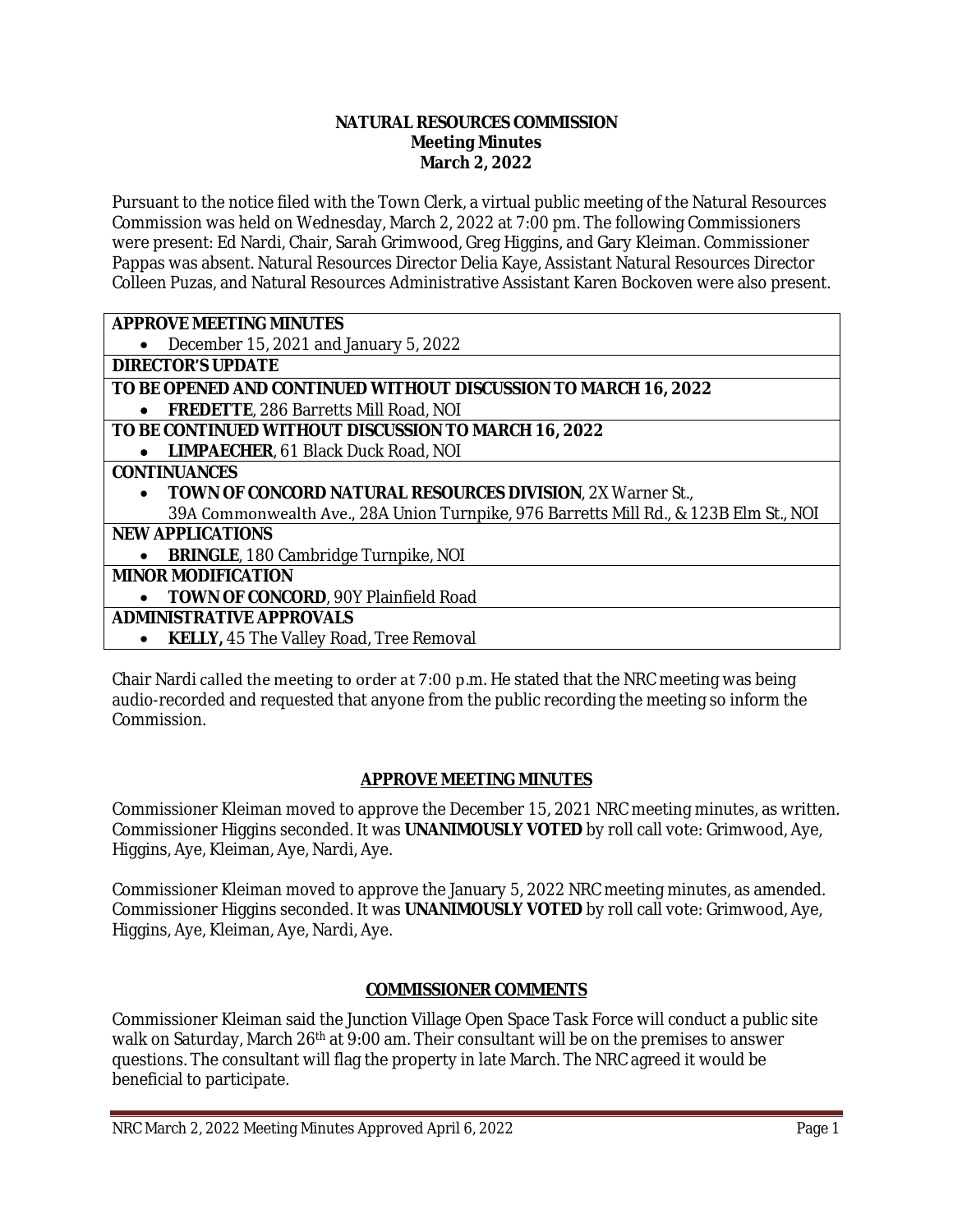# **DIRECTOR'S UPDATE**

- The Select Board has invited the NRC to participate in a meeting with the Transportation Advisory Committee and other Town committees to discuss a number of transportation related issues. The meeting will be held on Monday, March 14<sup>th</sup> at 6:30 pm. It will be a hybrid meeting at the Town House and via Zoom.
- Director Kaye asked the Commission if they would like to return to hybrid meetings starting on March 16<sup>th</sup>. She said other town boards and committees are moving towards hybrid meetings. She said public participation increases when people can participate via Zoom. Chair Nardi agreed that it would be good to start hybrid meetings beginning on March 16<sup>th</sup>.
- Director Kaye said the annual Town Meeting will be held on May 1st at 1:00 pm at the high school. The NRC may want to take a position about Article 25 (Assabet River Bluff Preservation Project) at their April 6<sup>th</sup> meeting prior to the Town Meeting. She explained that Article 25 is for CPC funding (\$500,000) which is going to be discussed tomorrow evening at the FinCom meeting. She said last week that she and Sustainability Director Amanda Kohn met with the Municipal Vulnerability Preparedness (MVP) grant coordinator for the Northeast region. The MVP grant coordinator encouraged them to also submit an MVP grant application for climate resiliency. Director Kaye explained that if either grant application is viewed favorably only one grant would be approved. Both grant requests are for \$500,000. Chair Nardi asked when the Town would hear back about the grants. Director Kaye replied that the Land and Water grant is a federal grant, and the earliest that the Town would hear back is in December. She hopes to learn about the state's position before the Town submits the MVP grant. The MVP process is faster because it is just a state grant; decisions will be made in September or October. Director Kaye explained the reason for Article 25 is two-fold. It is partly because if neither grant is successful, then \$500,000 in borrowing will be needed. The closing for the acquisition is scheduled for July and the Town needs the funding at that time to pay the seller. If either grant is approved that money would be reimbursed to the Town. Director Kaye said the amount of additional funding will be determined by how much money CLCT and SVT can obtain from fundraising.
- The annual Concord Cleanup will be held from Saturday, March 26<sup>th</sup> until Sunday, April 3<sup>rd</sup> in advance of Patriots' Day (Monday, April 18<sup>th</sup>). Signup sheets for route assignments, trash bags, and clear bags for recyclables can be picked up in the lobby at 141 Keyes Road for anyone wishing to participate. Cleanup areas include roadsides, conservation properties, school properties, and other public spaces that could use some spring cleaning.
- Director Kaye is working with the Health Division and members of the White Pond Advisory Committee on water quality monitoring and cyanobacteria treatment services. Nancy Leland from University of New Hampshire will conduct cyanobacteria sampling and ESS Group will conduct additional water quality sampling. The A-Pod technology that was piloted at the pond last year by Jonathan Higgins of Higgins Environmental will be in place again this year for cyanobacteria removal. In addition, Land Manager Will Holden has been working with Christian Perotta to replace signage at the pond for his Eagle Scout project. There will be four locations where new property signs will be installed at the trailheads.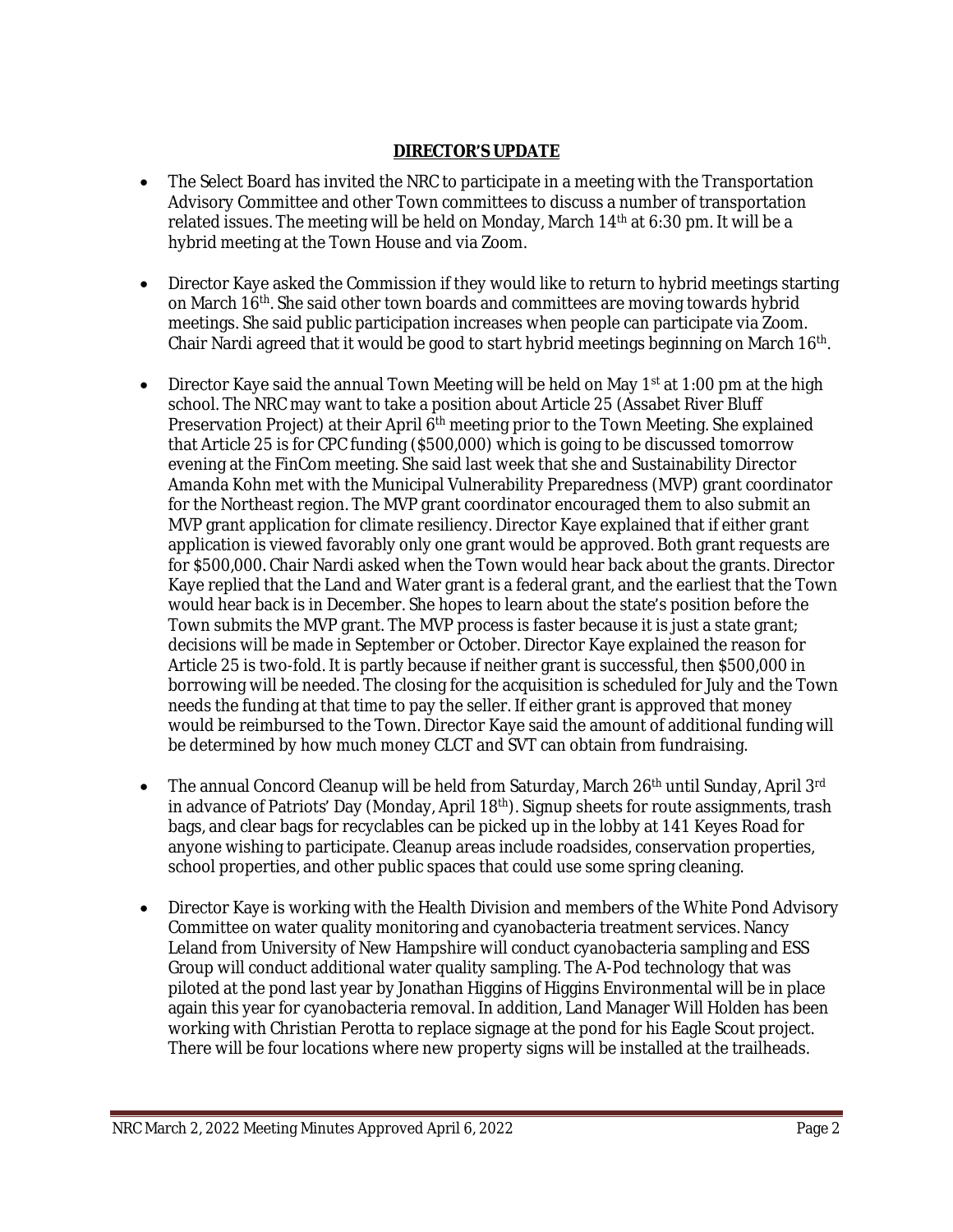Conservation Steward Bouke Noordzij will be constructing and installing six new bluebird boxes at Heywood Meadow next week.

## **TO BE OPENED AND CONTINUED TO MARCH 16, 2022**

#### **Notice of Intent, Fredette, 286 Barretts Mill Road, DEP File #137-1590**

Chair Nardi opened the hearing seeking approval to remove a wooden deck, shed, portions of a paved driveway, and retaining walls; install an in-ground swimming pool, pool house, boardwalk, stone patio, retaining walls, vegetable garden, fencing, and stone steppers; repave a driveway, and relocate a playset within Bordering Land Subject to Flooding, the 200-foot Riverfront Area to Spencer Brook and an unnamed perennial tributary to Spencer Brook, and the 100-foot Buffer Zone to Bank and Bordering Vegetated Wetland.

At the request of the Applicant, Commissioner Higgins moved to continue the hearing to March 16, 2022. Commissioner Grimwood seconded. It was **UNANIMOUSLY VOTED** by roll call vote: Grimwood, Aye, Higgins, Aye, Kleiman, Aye, Nardi, Aye.

## **TO BE CONTINUED TO MARCH 16, 2022**

#### **Notice of Intent, Limpaecher, 61 Black Duck Road, DEP File #137-1578**

Chair Nardi reopened the hearing seeking approval to construct an addition, convert an existing deck into a sunroom, extend the rear deck, and remove failing retaining wall within the 100-foot Buffer Zone to Bordering Vegetated Wetlands.

At the request of the Applicant, Commissioner Higgins moved to continue the hearing to March 16, 2022. Commissioner Grimwood seconded. It was **UNANIMOUSLY VOTED** by roll call vote: Grimwood, Aye, Higgins, Aye, Kleiman, Aye, Nardi, Aye.

#### **CONTINUANCES**

#### **Notice of Intent, Town of Concord Natural Resources Division, 2X Warner Street, 39A Commonwealth Avenue, 28A Union Turnpike, 976 Barretts Mill Road, and 123B Elm Street, DEP File #137-1585**

Chair Nardi reopened the hearing seeking approval to hydraulically dredge approximately 35,750 cubic yards of accumulated sediment from Warner's Pond, dewater sediments, dispose of sediments in an upland location, and improve the Warner's Pond boat access off Commonwealth Avenue. Activities are proposed in Bank, Bordering Vegetated Wetland, Land Under Waterbodies, Bordering Land Subject to Flooding, and the 100-foot Buffer Zone to Bank and Bordering Vegetated Wetland.

Alexander Patterson and Amy Hunt of EA Engineering attended tonight's meeting. Mr. Patterson said they have responded to comments received from DEP. He said a copy of their responses were provided to the NRC. Chair Nardi thanked Mr. Patterson and asked if the overall schedule was the same with dewatering over winter and materials to be trucked in the spring and summer. Mr. Patterson confirmed that was correct. He is hopeful that all permitting will be done before the beginning of the summer and then the project can bid out during the summer with work to start in fall.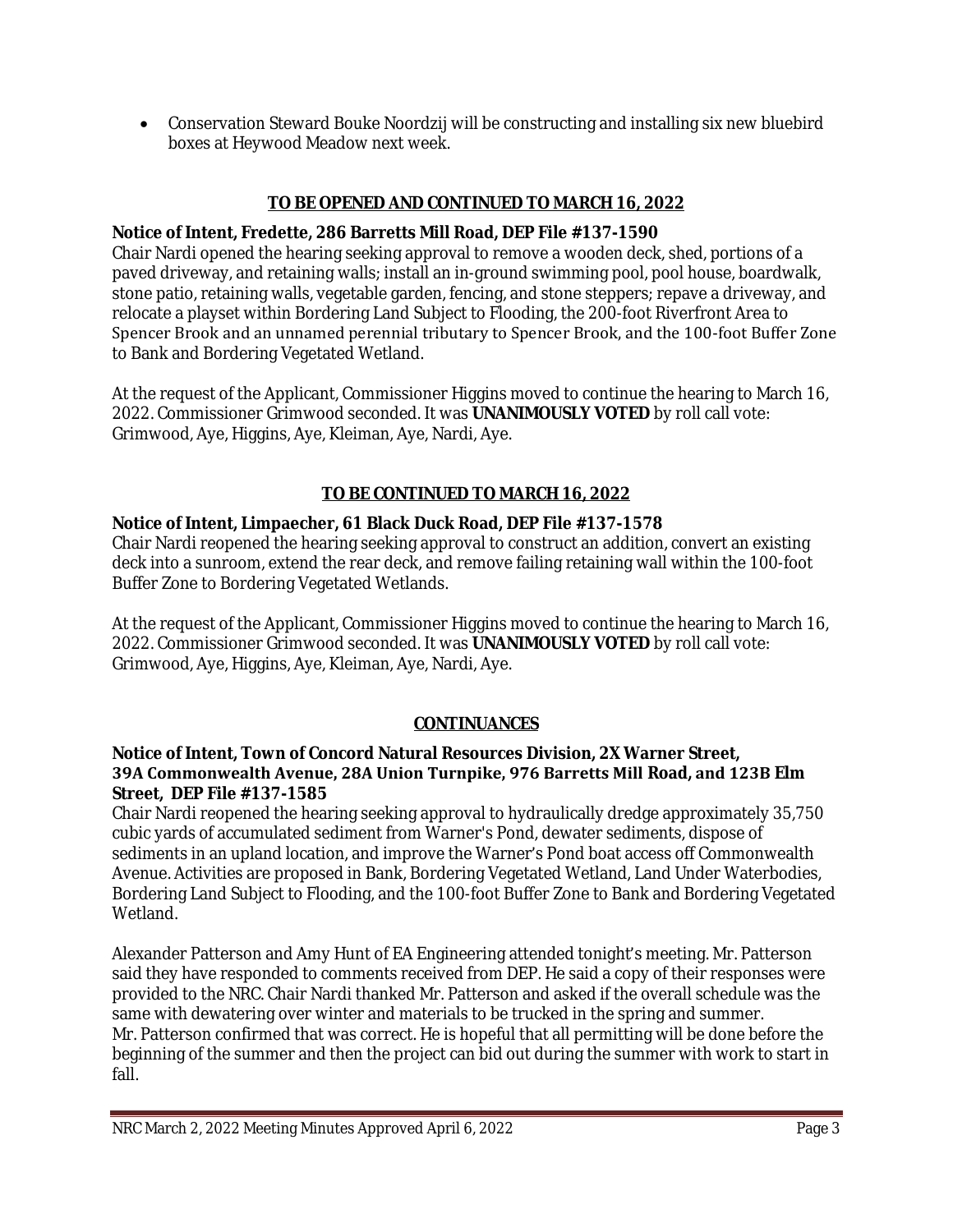Chair Nardi asked how will the plantings in the one acre land shelf be installed when the shelf is under water. Mr. Patterson replied that the plants are held in place with plugs. The suction of the water will hold them down. They have done similar plantings at other ponds. It is hard work to plant but the plants do stay rooted.

There were no public comments.

The Applicant agreed to continue the hearing to until March 16, 2022, at which time the Commission anticipates issuing an Order of Conditions.

## **NEW APPLICATIONS**

## **Request for Determination of Applicability, Bringle, 180 Cambridge Turnpike, RDA File #22-5**

Chair Nardi opened the meeting seeking approval to replace a septic system within the 200-foot Riverfront Area to Mill Brook and 100-foot Buffer Zone to Bordering Vegetated Wetlands. List of plans and documents discussed at this meeting:

- Request for Determination of Applicability Application; and
- Sewage Disposal Plan prepared by Stamski and McNary, Inc. dated December 2, 2021.

Nathanial Cataldo of Stamski and McNary attended tonight's meeting. Mr. Cataldo said the proposed work is for the replacement of a sewage disposal system. He explained that the leaching field is at the front of the property outside the BZ. Work within the BZ is limited to the installation of the tank, pump chamber, and sewer lines. All work is within existing lawn areas. Tree removal will not be required. Siltation barriers will be installed around the limit of work.

There were no public comments.

Commissioner Kleiman moved to issue a Negative Determination of Applicability #3 with the following conditions: 1) A pre-construction site visit shall be held with DNR staff and the Contractor to review erosion controls and limits of work; 2) Stockpiling shall occur outside the 100-foot Buffer Zone; 3) Erosion controls shall be installed between the resource areas and temporary access road; and 4) After the project has been completed, the Applicant shall submit a letter to the NRC stating that all work has been conducted in accordance with all conditions of this Determination of Applicability. Any changes from the RDA shall be described. Commissioner Higgins seconded. It was **UNANIMOUSLY VOTED** by roll call vote: Grimwood, Aye, Higgins, Aye, Kleiman, Aye, Nardi, Aye.

# **MINOR MODIFICATION**

# **Town of Concord, 90Y Plainfield Road, DEP File #137-1559 – White Pond Beach Trail Realignment**

The project involved approval to improve the vehicular access and boat ramp, construct ADA compliant picnic areas and walkways, and install a new stormwater management system within the 100-foot Buffer Zone to Bank and Bordering Vegetated Wetlands.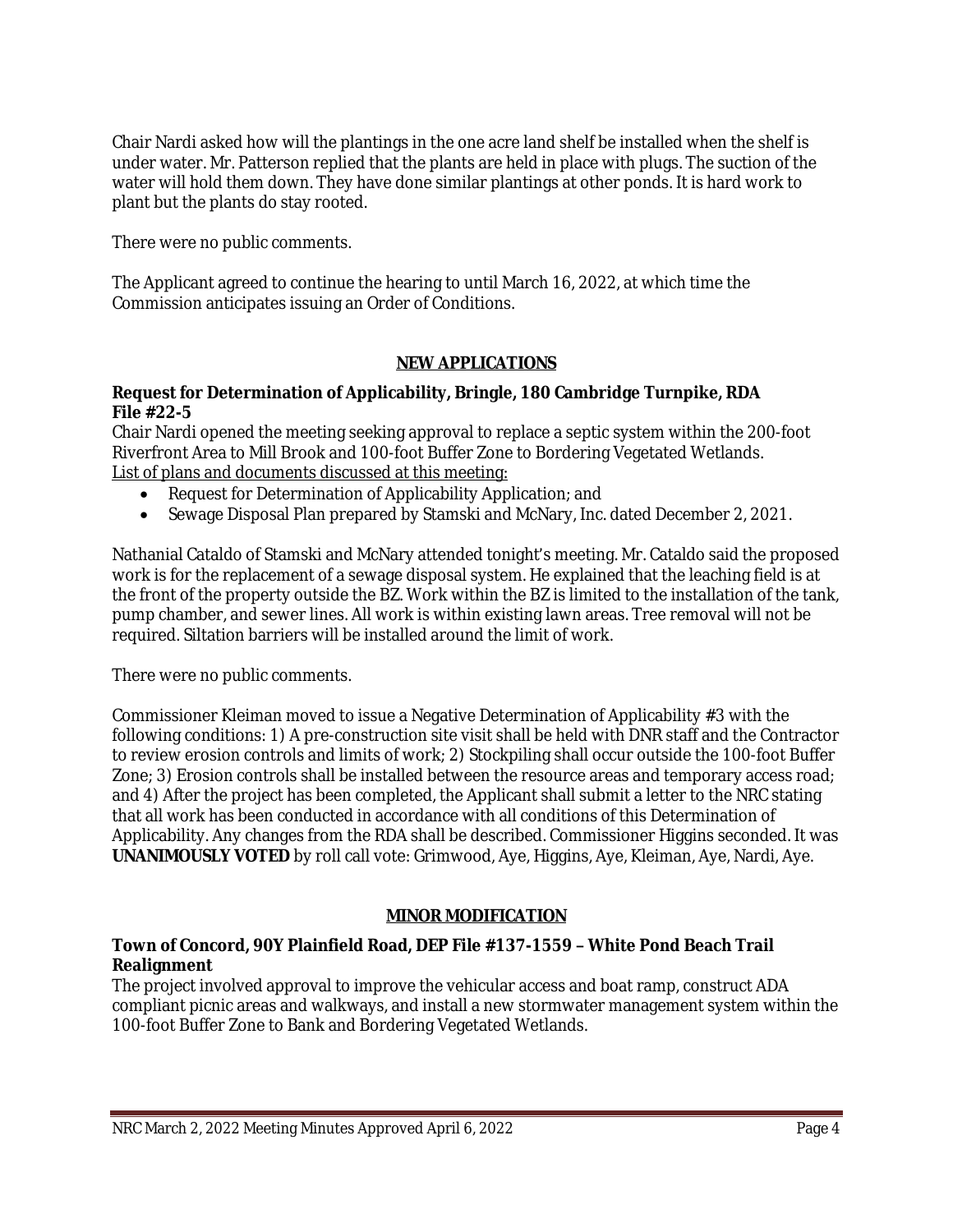Deputy Town Manager Kate Hodges, Brandon Kunkel of Weston and Sampson, and Jay Webster of Marquis Tree attended tonight's meeting. Ms. Hodges explained that they made every effort to make sure that all work will be the least disruptive to the site. She said several changes were made to the layout of the pathway, stairway, and overlook (near the restroom) in order to preserve as many clusters of trees as possible. Ms. Hodges explained that they will need to remove some trees because the trees are unhealthy and/or dying. The Town wants to make sure the site is safe when it is opened to the public.

Mr. Kunkel said as they started laying the pathway out and consulting with Jay Webster, a certified arborist, they knew they were going to need to make some adjustments to the paths. Twenty-six additional trees will need to be removed. Seven of these are in the Buffer Zone and were selected to favor retention of higher-value trees, or because they are more prone to damage from disturbance. Two of the trees are compromised either by poor health or poor root structure. Mr. Kunkel explained that one tree was accidentally removed by the contractor. Mr. Kunkel said that all trees within the Buffer Zone will be mitigated at a 50% caliper replacement.

Outside the Buffer Zone, eight trees need to be removed as part of the stormwater infrastructure and to provide safe vehicular emergency access. In addition, two sizeable trees along the road are structurally compromised (rotted inside) and need to be removed. Mr. Kunkel explained that the adjustments proposed to the pathway provide a reduction in the pathway of 13 feet which equates to approximately 66 s.f. of impervious area. Mr. Kunkel said that 18 steps will be eliminated. Per ADA approval they have been able to reduce the rest area by approximately 891 s.f. Mr. Kunkel said they have tried to be very strategic about tree removal. Commissioner Kleiman said he appreciated that thoughtful and careful efforts were made to look at how the project could minimize the loss of trees and good mitigation is being provided. Mr. Kunkel commented that "smart forestation" was considered.

Ken Clarkson, 77 Bolton Street, inquired as to what the total number of trees being taken down for this project. He said from what was stated tonight there will be an additional 26 trees. He asked why more trees are being removed that were not included in the original proposal. Ms. Hodges explained that when the Town first acquired the property a survey was done. The surveyor identified trees over a certain caliper, but the survey did not assess root structure or any other factors that may determine either safety or life expectancy of the trees. Ms. Hodges said the staircase was moved considerably to protect some trees. She said during construction things change on the ground once brush and other materials are cleaned up. Not all information is available until construction work has begun. Mr. Kunkel said between the original Order of Conditions (9 trees) and what they are requesting tonight there is a total of 35 trees to be removed.

Suzanne Langridge, 77 Bolton Street, stated that 26 trees have already been taken down, nine of which were approved in the Order of Conditions. She said some of the additional trees being requested for removal are as big as 24-inch caliper which could mean that the trees are over 100 years old. Was the caliper size calculated for the trees that were taken down? Ms. Hodges said 26 trees have not been removed. Ms. Langridge said she has pictures of 26 stumps. Ms. Hodges replied that two trees came down because of storm damage and a few others were compromised. Ms. Hodges said she can compare the tree stumps with the presentation she made to the White Pond Association. Chair Nardi asked how many trees have collectively been taken down to date including the compromised trees. Commissioner Higgins said he is not sure this is the place to discuss things that are beyond the NRC purview. Chair Nardi agreed. He asked Ms. Hodges to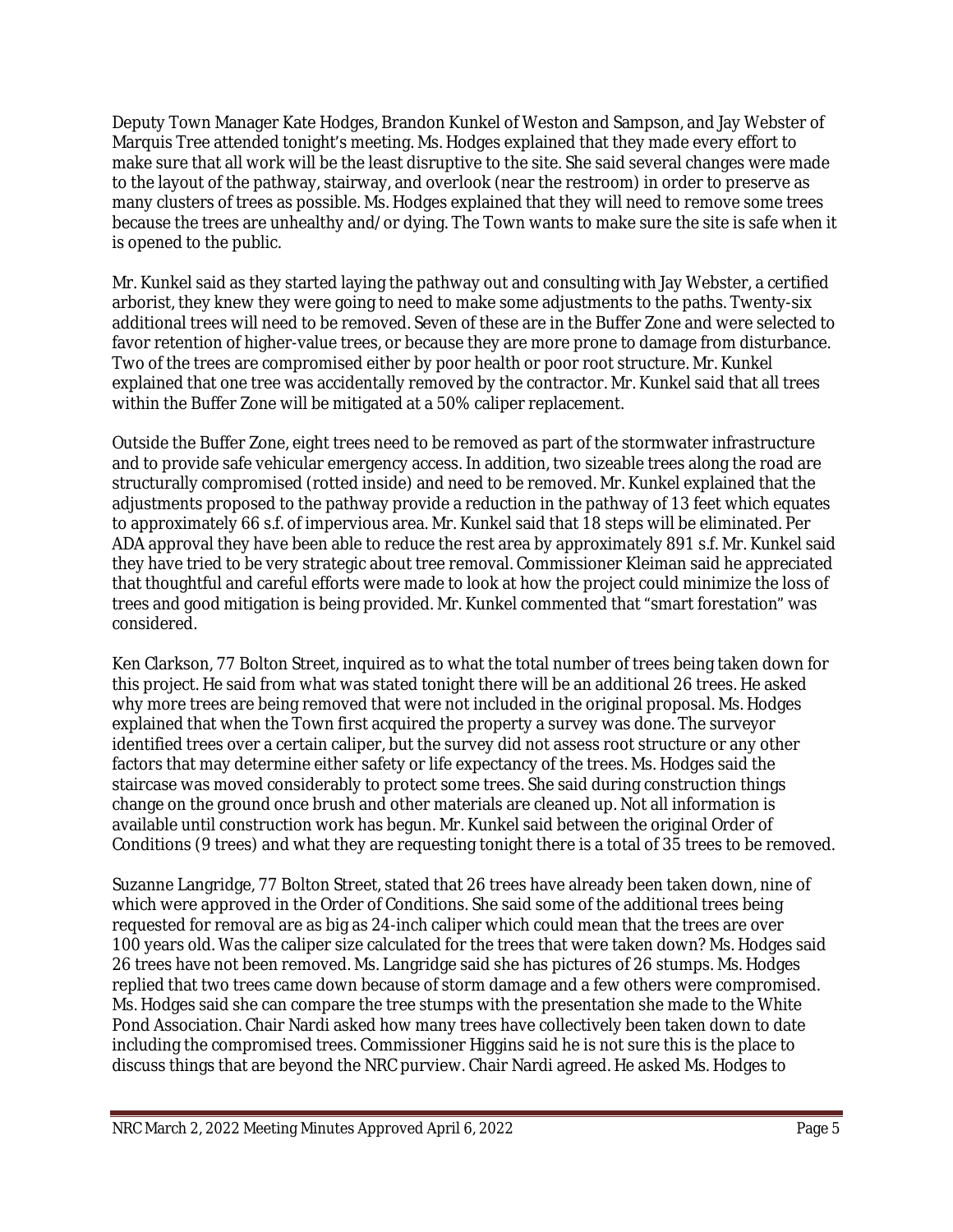provide the number of trees within the NRC's jurisdiction. Ms. Hodges said within wetlands jurisdiction there were 12 trees removed. Two other trees fell because of a storm that occurred last October. Chair Nardi noted that the Commission is voting on a Minor Modification for an additional seven trees within their jurisdiction. Mr. Kunkel confirmed.

Commissioner Kleiman moved to approve a Minor Modification for DEP File #137-1559 with the following additional conditions: 1) An updated plan with correctly notated tree removals shall be provided; 2) An additional 36 inches of caliper of native trees shall be planted in the 100-foot Buffer Zone to offset the additional tree removals, with mitigation occurring within the same zones as those where trees are removed; 3) The revised planting plan shall be provided to the Natural Resources Director for review and approval; and 4) Once finalized, the tree assessment shall be provided to the Natural Resources Director, and the recommendations contained in the assessment shall be implemented by the applicant. Commissioner Higgins seconded. It was **UNANIMOUSLY VOTED** by roll call vote: Grimwood, Aye, Higgins, Aye, Kleiman, Aye, Nardi, Aye.

## **CERTIFICATES OF COMPLIANCE**

#### **Reynolds, 42 Shore Drive, DEP File #137-1531**

Chair Nardi reopened the hearing seeking approval to replace the existing dock and stairs within the 100-foot Buffer Zone to Bank and Bordering Vegetated Wetlands.

Homeowner Dianne Reynolds attended tonight's meeting. Chair Nardi noted that an additional staircase was built beyond the approval for the Order of Conditions. He asked Ms. Reynolds to explain why the additional staircase was constructed. Ms. Reynolds thought the staircase was part of the original plan. The steps that were installed do not present any danger to the pond and there should not be an issue. Chair Nardi said the original approved plan was in kind replacement and this is an expansion. Commissioner Kleiman asked if the existing stairs were going to be removed. Ms. Reynolds replied they are not going to be removed. She said removing the existing stairs would cause disturbance and there is no point in removing them. Chair Nardi said he was not sure how you vary off the plan by adding another set of stairs which are in the 50-foot NBZ. Ms. Reynolds said it was an innocent mistake. Chair Nardi said the Commission cannot set a precedent by allowing the unapproved set of stairs to remain. He said if the unapproved set of stairs was presented in the original application, the NRC would have required the Applicant to remove the old set of stairs. The NRC agreed that the extra staircase was not permitted and needs to be removed. They said if Ms. Reynolds wants to install a new staircase she will have to submit new plan for review and approval. Ms. Reynolds said she will remove the unapproved set of stairs. She will contact the Division of Natural Resources when this has been completed for review.

#### **OTHER BUSINESS**

#### **Administrative Approvals:**

#### **Kelly, 45 The Valley Road, Tree Removal**

Director Kaye said the homeowners would like to remove five trees, four of which are hazardous. These include three pine trees, one ash, and one Japanese maple. The Japanese maple is not hazardous, but it is crowding an umbrella pine. The homeowners are working with Matt Foti to decide on native plantings for mitigation. Director Kaye said the homeowners would also like to stump grind the trees which are in the 25-foot NDZ